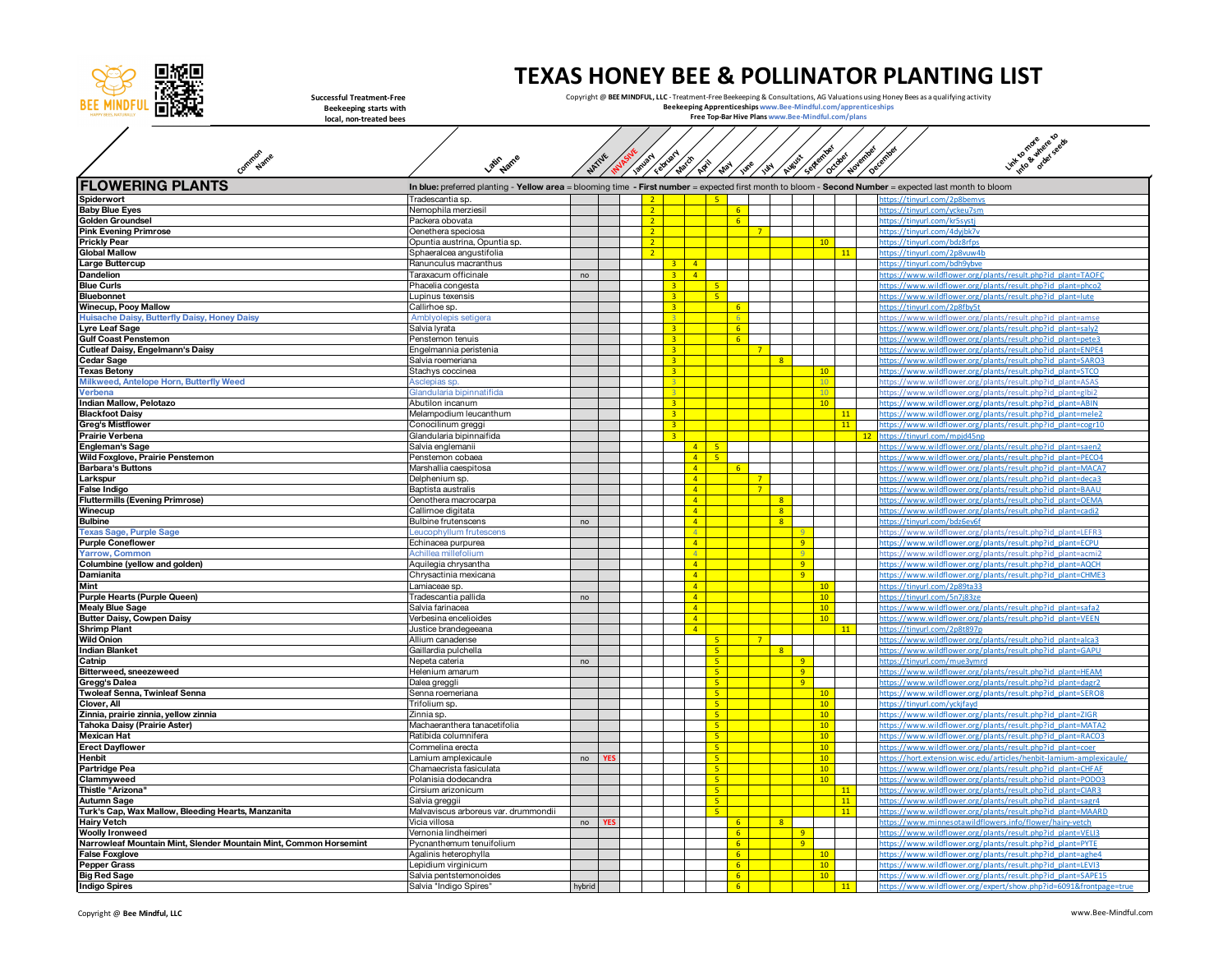| <b>Coreopsis (Tickseed)</b>                                                      | Coreopsis lanceolata                                                                                                                                    |    |     |                |                |                         |                |                         | 6              |                |              |                |    |    | https://www.wildflower.org/plants/result.php?id_plant=cola5<br>12 |
|----------------------------------------------------------------------------------|---------------------------------------------------------------------------------------------------------------------------------------------------------|----|-----|----------------|----------------|-------------------------|----------------|-------------------------|----------------|----------------|--------------|----------------|----|----|-------------------------------------------------------------------|
| Aster                                                                            | Symphyotrichum sp.                                                                                                                                      |    |     |                |                |                         |                |                         |                | $\overline{7}$ |              | 9              |    |    | ittps://en.wikipedia.org/wiki/Symphyotrichum_ascendens            |
| Joe-pye Weed, Trumpetweed, Queen Of The Meadow, Hollow Joe-pye Weed              | Eutrochium fistulosum                                                                                                                                   |    |     |                |                |                         |                |                         |                | $7^{\circ}$    |              | -9             |    |    | https://www.wildflower.org/plants/result.php?id_plant=EUFI14      |
|                                                                                  |                                                                                                                                                         |    |     |                |                |                         |                |                         |                |                |              |                |    |    |                                                                   |
| Eryngo, False Purple Thistle                                                     | Ervngium leavenworthii                                                                                                                                  |    |     |                |                |                         |                |                         |                | $7^{\circ}$    |              | 9              |    |    | https://www.wildflower.org/plants/result.php?id_plant=ERLE11      |
| Hydranga, Mexican                                                                | Clerodendrum bungei                                                                                                                                     | no |     |                |                |                         |                |                         |                | $\overline{7}$ |              |                | 10 |    | https://tinyurl.com/2p8hz44r                                      |
| <b>Black-eyed Susan</b>                                                          | Rudbeckia hirta                                                                                                                                         |    |     |                |                |                         |                |                         |                | $\overline{7}$ |              |                | 10 |    | https://www.wildflower.org/plants/result.php?id_plant=ruhi2       |
|                                                                                  |                                                                                                                                                         |    |     |                |                |                         |                |                         |                |                |              |                |    |    |                                                                   |
| <b>Sunflower</b>                                                                 | Helianthus sp.                                                                                                                                          |    |     |                |                |                         |                |                         |                | 7              |              |                | 10 |    | https://tinyurl.com/5aknj73m                                      |
| <b>Thistles</b>                                                                  | Asteraceae sp.                                                                                                                                          |    |     |                |                |                         |                |                         |                | 7              |              |                | 10 |    | https://tinyurl.com/pyeyvhda                                      |
| Goldenrod                                                                        | Solidago arguta                                                                                                                                         |    |     |                |                |                         |                |                         |                | 7              |              |                | 10 |    | https://tinvurl.com/32upi977                                      |
|                                                                                  |                                                                                                                                                         |    |     |                |                |                         |                |                         |                | $\overline{7}$ |              |                |    |    | https://www.bluestoneperennials.com/CABM.htm                      |
| <b>Blue Beard Spirea</b>                                                         | `aryopteris "Bluebeard"                                                                                                                                 | no |     |                |                |                         |                |                         |                |                |              |                | 10 |    |                                                                   |
| Cosmos                                                                           | Cosmos bipinnatus                                                                                                                                       | no |     |                |                |                         |                |                         |                | 7              |              |                | 10 |    | https://tinyurl.com/48ase8tf                                      |
| <b>Bluemist Flower</b>                                                           | Conoclinum coelestinum/gregii                                                                                                                           |    |     |                |                |                         |                |                         |                | $\overline{7}$ |              |                | 11 |    | https://www.wildflower.org/plants/result.php?id_plant=coco13      |
|                                                                                  |                                                                                                                                                         |    |     |                |                |                         |                |                         |                |                |              |                | 11 |    | https://www.wildflower.org/plants/result.php?id_plant=VEBA        |
| Baldwin's Ironweed, Western Ironweed                                             | Vernonia Baldwinii                                                                                                                                      |    |     |                |                |                         |                |                         |                |                |              |                |    |    |                                                                   |
| goldenrod                                                                        | olidago (arenicola, asperula, arguta)                                                                                                                   |    |     |                |                |                         |                |                         |                |                |              |                | 11 |    | https://tinvurl.com/ravk2vie                                      |
| Frostweed, Iceweed, Indian Tobacco                                               | Verbesina virginica                                                                                                                                     |    |     |                |                |                         |                |                         |                |                | 8            |                |    | 11 | https://www.wildflower.org/plants/result.php?id_plant=VEVI3       |
| Goldenrod                                                                        | Solidago altissima                                                                                                                                      |    |     |                |                |                         |                |                         |                |                | 8            |                |    | 12 | https://www.wildflower.org/plants/result.php?id_plant=soal        |
|                                                                                  |                                                                                                                                                         |    |     |                |                |                         |                |                         |                |                |              |                |    |    |                                                                   |
| <b>Sky-Blue Aster</b>                                                            | Symphyotrichum oolentangiense                                                                                                                           |    |     |                |                |                         |                |                         |                |                |              | 9              |    | 11 | https://www.wildflower.org/plants/result.php?id_plant=SYOO        |
| Gayfeather                                                                       | Liatris sp.                                                                                                                                             |    |     |                |                |                         |                |                         |                |                |              | 9              |    | 11 | https://tinvurl.com/vcxfdd8v                                      |
|                                                                                  |                                                                                                                                                         |    |     |                |                |                         |                |                         |                |                |              |                |    |    |                                                                   |
| <b>SHRUBS/BUSHES</b>                                                             | In blue: preferred planting - Yellow area = blooming time - First number = expected first month to bloom - Second Number = expected last month to bloom |    |     |                |                |                         |                |                         |                |                |              |                |    |    |                                                                   |
| <b>Elbow Bush</b>                                                                | Forestiera pubescens                                                                                                                                    |    |     | $\blacksquare$ |                | $\overline{\mathbf{3}}$ |                |                         |                |                |              |                |    |    | https://www.wildflower.org/plants/result.php?id_plant=FOPU2       |
|                                                                                  |                                                                                                                                                         |    |     |                |                |                         |                |                         |                |                |              |                |    |    |                                                                   |
| Texas sage, purple sage, barometer bush, cenizo                                  | eucophyllum frutescens                                                                                                                                  |    |     | $\overline{1}$ |                |                         |                |                         |                |                |              |                |    | 12 | https://www.wildflower.org/plants/result.php?id_plant=LEFR3       |
| Mexican Honeysuckle, forecracker bush                                            | usticia spicigera                                                                                                                                       | no |     |                |                |                         |                |                         |                |                |              |                |    | 12 | https://www.centraltexasgardener.org/resource/mexican-honeysuckle |
| <b>Vitex, Chastetree</b>                                                         | 'itex rotundifolia                                                                                                                                      | no | YES |                |                |                         |                |                         |                |                |              |                |    | 12 | https://www.wildflower.org/plants/result.php?id_plant=VIRO80      |
|                                                                                  |                                                                                                                                                         |    |     |                |                |                         |                |                         |                |                |              |                |    |    |                                                                   |
| Agarita                                                                          | Vlahonia trifoliolata                                                                                                                                   |    |     |                | $\overline{2}$ |                         | $\overline{4}$ |                         |                |                |              |                |    |    | https://www.wildflower.org/plants/result.php?id_plant=matr3       |
| <b>Texas Barberry</b>                                                            | Vlahonia swaysesli                                                                                                                                      |    |     |                | $\overline{2}$ |                         | $\overline{4}$ |                         |                |                |              |                |    |    | https://www.wildflower.org/plants/result.php?id_plant=MASW        |
| <b>Mexican Heather, false heather</b>                                            | uphea hyssopifolia                                                                                                                                      | no |     |                | $\overline{2}$ |                         |                |                         |                |                |              |                |    | 11 | https://tinyurl.com/8v6un92t                                      |
|                                                                                  |                                                                                                                                                         |    |     |                |                |                         |                |                         |                |                |              |                |    |    |                                                                   |
| Pyracantha                                                                       | Pyracantha coccinea                                                                                                                                     | no |     |                |                | $\overline{\mathbf{3}}$ |                |                         | $6^{\circ}$    |                |              |                |    |    | https://www.wildflower.org/plants/result.php?id_plant=PYCO2       |
| Wright's Skullcap, Bushy Skullcap, Shrubby Skullcap                              | cutellaria wrighti                                                                                                                                      |    |     |                |                | 3 <sup>7</sup>          |                |                         |                | 7              |              |                |    |    | https://www.wildflower.org/plants/result.php?id_plant=SCWRI       |
| Mimosa Bush (fragrant, pink) (NOT albizia ulibrissin)                            | <i>l</i> imosa borealis                                                                                                                                 |    |     |                |                | 3 <sup>7</sup>          |                |                         |                | 7              |              |                |    |    | https://www.wildflower.org/plants/result.php?id_plant=MIBO2       |
| Creosote Bush, Greasewood, Hediondilla, Governadora, Guamis                      | .arrea tridentata                                                                                                                                       |    |     |                |                | $\overline{3}$          |                |                         |                |                |              | 9              |    |    | https://www.wildflower.org/plants/result.php?id_plant=LATR2       |
|                                                                                  |                                                                                                                                                         |    |     |                |                |                         |                |                         |                |                |              |                |    |    |                                                                   |
| <b>Bee Brush</b>                                                                 | Aloysia gratissima                                                                                                                                      |    |     |                |                | $\overline{\mathbf{3}}$ |                |                         |                |                |              |                | 11 |    | https://www.wildflower.org/plants/result.php?id_plant=algr2       |
| Hawthorn, Little Pinkie, India Hawthorn                                          | Raphiolepis indica                                                                                                                                      | no |     |                |                |                         |                | $4 \mid 5$              |                |                |              |                |    |    | https://tinvurl.com/i6r89fde                                      |
| Indigo Bush, False Indigo                                                        | Amorpha Fruticosa                                                                                                                                       |    |     |                |                |                         | $\overline{4}$ |                         | 6              |                |              |                |    |    | ittps://www.wildflower.org/plants/result.php?id_plant=AMFR        |
|                                                                                  |                                                                                                                                                         |    |     |                |                |                         |                |                         |                |                |              |                |    |    |                                                                   |
| <b>Powder Puff</b>                                                               | Calliandra haematocephala                                                                                                                               | no |     |                |                |                         | $\sqrt{4}$     |                         |                | $\overline{7}$ |              |                |    |    | https://tinvurl.com/23pmi3kz                                      |
| Coralberry, Indian Currant, Buckbrush                                            | Symphoricarpos orbiculatus                                                                                                                              |    |     |                |                |                         | $\overline{4}$ |                         |                | $\overline{7}$ |              |                |    |    | https://www.wildflower.org/plants/result.php?id_plant=SYOR        |
| <b>Bottlebrush Tree</b>                                                          | Callistemon rigidus                                                                                                                                     | no |     |                |                |                         | $\overline{4}$ |                         |                |                | 8            |                |    |    | https://tinyurl.com/ycknsrz8                                      |
| Featherplume                                                                     | Dalea formosa                                                                                                                                           |    |     |                |                |                         | $\sqrt{4}$     |                         |                |                | 8            |                |    |    | https://www.wildflower.org/plants/result.php?id_plant=DAFO        |
|                                                                                  |                                                                                                                                                         |    |     |                |                |                         |                |                         |                |                |              |                |    |    |                                                                   |
| Bee Balm (Horsemint, Bergamot)                                                   | Aonarda sp.                                                                                                                                             |    |     |                |                |                         | $\overline{4}$ |                         |                |                |              | 9              |    |    | ttps://tinvurl.com/8aapwacu                                       |
| Lantana, Texas                                                                   | antana urticoides.                                                                                                                                      |    |     |                |                |                         | $\overline{4}$ |                         |                |                |              |                | 10 |    | https://www.wildflower.org/plants/result.php?id_plant=laur2       |
| Pussyfoot                                                                        | Dalea obovata                                                                                                                                           |    |     |                |                |                         | $\sqrt{4}$     |                         |                |                |              |                | 10 |    | https://www.wildflower.org/plants/result.php?id_plant=DAOB        |
| Yellow Bells (Esperanza)                                                         | Tecoma stans                                                                                                                                            |    |     |                |                |                         | 4              |                         |                |                |              |                | 11 |    | https://www.wildflower.org/plants/result.php?id_plant=test        |
|                                                                                  |                                                                                                                                                         |    |     |                |                |                         |                |                         |                |                |              |                |    |    |                                                                   |
| <b>Rock Rose</b>                                                                 | Pavonia lasiopelata                                                                                                                                     |    |     |                |                |                         | $\overline{4}$ |                         |                |                |              |                |    | 11 | https://www.wildflower.org/plants/result.php?id_plant=PALA13      |
| White Mistflower, Shrubby Boneset, Havana Snakeroot                              | <b>geratina havanensis</b>                                                                                                                              |    |     |                |                |                         | $\overline{4}$ |                         |                |                |              |                |    | 11 | https://www.wildflower.org/plants/result.php?id_plant=AGHA4       |
| <b>American Beautyberry</b>                                                      | allicarpa americana                                                                                                                                     |    |     |                |                |                         |                | $\overline{\mathbf{5}}$ |                |                |              |                |    |    | https://www.wildflower.org/plants/result.php?id_plant=CAAM;       |
|                                                                                  |                                                                                                                                                         |    |     |                |                |                         |                |                         |                |                |              |                |    |    |                                                                   |
| Abelia                                                                           | Abelia x grandiflora                                                                                                                                    | no |     |                |                |                         |                | 5 <sup>1</sup>          |                |                |              | $-9$           |    |    | https://tinyurl.com/2p8hu8m6                                      |
| Flax, Berlandier's Yellow                                                        | .inum berlandieri                                                                                                                                       |    |     |                |                |                         |                | 5 <sub>1</sub>          |                |                |              | 9              |    |    | https://www.wildflower.org/plants/result.php?id_plant=libeb2      |
| Kidneywood, bee brush, rock brush                                                | Eysenhardtia texana                                                                                                                                     |    |     |                |                |                         |                | -5                      |                |                |              |                | 10 |    | https://www.wildflower.org/plants/result.php?id_plant=EYTE        |
|                                                                                  |                                                                                                                                                         |    |     |                |                |                         |                |                         | 6              |                |              | -9             |    |    |                                                                   |
| Buttonbush, Button Willow, Honey Balls                                           | Cephalanthus occidentalis                                                                                                                               |    |     |                |                |                         |                |                         |                |                |              |                |    |    | https://www.wildflower.org/plants/result.php?id_plant=CEOC2       |
| <b>Butterfly Bush</b>                                                            | Budddelia davidii                                                                                                                                       | no |     |                |                |                         |                |                         | 6 <sup>1</sup> |                |              | 9              |    |    | ttps://tinvurl.com/2t8swffv                                       |
| Prairie Acacia, Fern Acacia, Whiteball Acacia, Prairie Wattle, White-ball Acacia | Acaciella angustissima                                                                                                                                  |    |     |                |                |                         |                |                         | 6 <sup>1</sup> |                |              | 9              |    |    | https://www.wildflower.org/plants/result.php?id_plant=ACAN11      |
| <b>Skeleton-leaf Goldeneye, Resinbush</b>                                        | iguiera stenoloba                                                                                                                                       |    |     |                |                |                         |                |                         | 6 <sup>6</sup> |                |              |                | 10 |    | https://www.wildflower.org/plants/result.php?id_plant=VIST        |
|                                                                                  |                                                                                                                                                         |    |     |                |                |                         |                |                         |                |                |              |                |    |    |                                                                   |
| Flame Acanthus, Hummingbird Bush, Mexican Flame                                  | Anisacanthus quadrifidus                                                                                                                                |    |     |                |                |                         |                |                         | -6             |                |              |                |    | 11 | https://www.wildflower.org/plants/result.php?id_plant=ANQU        |
| <b>Sumac, Evergreen</b>                                                          | hus virens                                                                                                                                              |    |     |                |                |                         |                |                         |                |                | 8            |                |    |    | https://www.wildflower.org/plants/result.php?id_plant=RHVI3       |
| Lindheimer's Senna, Velvet Leaf Senna, Puppy-dog Ears                            | Senna lindheimeriana                                                                                                                                    |    |     |                |                |                         |                |                         |                |                | $\mathbf{8}$ |                | 10 |    | https://www.wildflower.org/plants/result.php?id_plant=SELI4       |
| <b>Privet hedge</b>                                                              | .igustrum sp.                                                                                                                                           | no |     |                |                |                         |                |                         |                |                |              |                |    |    | /1ttps://nativebackvards.com/ligustrum                            |
|                                                                                  |                                                                                                                                                         |    |     |                |                |                         |                |                         |                |                |              |                |    |    |                                                                   |
| Lavender                                                                         | _avendula                                                                                                                                               | no |     |                |                |                         |                |                         |                |                |              |                |    |    |                                                                   |
| Rosemary                                                                         | kosmarinus officinalis                                                                                                                                  | no |     |                |                |                         |                |                         |                |                |              |                |    |    |                                                                   |
| Tomatillo                                                                        | _yclum torreyl                                                                                                                                          | no |     |                |                |                         |                |                         |                |                |              |                |    |    |                                                                   |
| Hibiscus, hardy & non-hardy                                                      | Hibiscus sp.                                                                                                                                            |    |     |                |                |                         |                |                         |                |                |              |                |    |    | https://tinvurl.com/6s7xw7cc                                      |
|                                                                                  |                                                                                                                                                         |    |     |                |                |                         |                |                         |                |                |              |                |    |    |                                                                   |
| <b>TREES</b>                                                                     | In blue: preferred planting - Yellow area = blooming time - First number = expected first month to bloom - Second Number = expected last month to bloom |    |     |                |                |                         |                |                         |                |                |              |                |    |    |                                                                   |
|                                                                                  |                                                                                                                                                         |    |     |                |                |                         |                |                         |                |                |              |                |    |    |                                                                   |
| Mexican Olive Tree, Texas Olive, or Anacahuita                                   | ordia boissier                                                                                                                                          |    |     |                |                |                         |                |                         |                |                |              |                |    |    | ittps://www.wildflower.org/plants/result.php?id_plant=cobo.       |
| <b>American Elm</b>                                                              | JImus americana                                                                                                                                         |    |     |                | $\overline{2}$ |                         | $\overline{4}$ |                         |                |                |              |                |    |    | https://www.wildflower.org/plants/result.php?id_plant=ULAM        |
| <b>Mexican Plums</b>                                                             | Prunus mexicana                                                                                                                                         |    |     |                | 2              |                         | $\overline{4}$ |                         |                |                |              |                |    |    | https://www.wildflower.org/plants/result.php?id_plant=PRME        |
|                                                                                  |                                                                                                                                                         |    |     |                |                |                         |                |                         |                |                |              |                |    |    |                                                                   |
| <b>Unerry Laurer</b>                                                             |                                                                                                                                                         |    |     |                |                |                         |                |                         |                |                |              |                |    |    |                                                                   |
| <b>Honey Mesquite</b>                                                            | Prosopis glandulosa                                                                                                                                     |    |     |                | 2 <sup>2</sup> |                         |                |                         |                |                |              | $\overline{9}$ |    |    | https://www.wildflower.org/plants/result.php?id_plant=prgl2       |
| Mesquite - see Honey Mesquite                                                    | Prosopis sp.                                                                                                                                            |    |     |                | $\overline{2}$ |                         |                |                         |                |                |              | 9              |    |    | https://tinyurl.com/4sx4x7hh                                      |
| <b>Mountain Laurel</b>                                                           | Sophia secundiflora                                                                                                                                     |    |     |                | $\overline{2}$ |                         |                |                         |                |                |              |                |    |    | https://www.wildflower.org/plants/result.php?id_plant=SOSE3       |
| <b>Maple Trees</b>                                                               |                                                                                                                                                         |    |     |                |                | 3                       | $\overline{4}$ |                         |                |                |              |                |    |    |                                                                   |
|                                                                                  | Acer sp.                                                                                                                                                |    |     |                |                |                         |                |                         |                |                |              |                |    |    | https://tinyurl.com/4c7hx65r                                      |
| <b>Redbud Tree, Texas Redbud</b>                                                 | Cercis canadensis                                                                                                                                       |    |     |                |                | $3 -$                   | $\overline{4}$ |                         |                |                |              |                |    |    | https://www.wildflower.org/plants/result.php?id_plant=CECAT       |
| <b>Persimmons</b>                                                                | Vospiros texana                                                                                                                                         |    |     |                |                | $3-1$                   | $\overline{A}$ |                         |                |                |              |                |    |    | https://www.wildflower.org/plants/result.php?id_plant=DITE3       |
| Eve's Necklace                                                                   | Styphnolobium affine                                                                                                                                    |    |     |                |                | 3 <sup>7</sup>          |                | 5 <sub>1</sub>          |                |                |              |                |    |    | https://www.wildflower.org/plants/result.php?id_plant=STAF4       |
|                                                                                  |                                                                                                                                                         |    |     |                |                |                         |                |                         |                |                |              |                |    |    |                                                                   |
| Orchid Tree, anacacho                                                            | Bauhinia lunarioides                                                                                                                                    |    |     |                |                | $\mathbf{R}$            |                | -5                      |                |                |              |                |    |    | https://www.wildflower.org/plants/result.php?id_plant=BALU        |
| <b>Mexican Buckeye</b>                                                           | Ungnadia speciosa                                                                                                                                       |    |     |                |                | 3 <sup>7</sup>          |                |                         | $6^{\circ}$    |                |              |                |    |    | https://www.wildflower.org/plants/result.php?id_plant=UNSP        |
| <b>Black Cherry, Rum Cherry</b>                                                  | Prunus serotina                                                                                                                                         |    |     |                |                | 3 <sup>7</sup>          |                |                         | 6 <sup>1</sup> |                |              |                |    |    | https://www.wildflower.org/plants/result.php?id_plant=PRSE2       |
| <b>Red Mulberry</b>                                                              | Morus rubra rubra                                                                                                                                       |    |     |                |                | 3 <sup>7</sup>          |                |                         |                |                | 8            |                |    |    | https://www.wildflower.org/plants/result.php?id_plant=MORUR       |
|                                                                                  |                                                                                                                                                         |    |     |                |                |                         |                |                         |                |                |              |                |    |    |                                                                   |
| <b>Black Willow</b><br><b>Wild Plum</b>                                          | Salix nigra                                                                                                                                             |    |     |                |                |                         |                | $4 \mid 5$              |                |                |              |                |    |    | https://www.wildflower.org/plants/result.php?id_plant=SANI        |
|                                                                                  | Prunus americana                                                                                                                                        |    |     |                |                |                         |                | $4 \mid 5$              |                |                |              |                |    |    | https://www.wildflower.org/plants/result.php?id_plant=pram        |